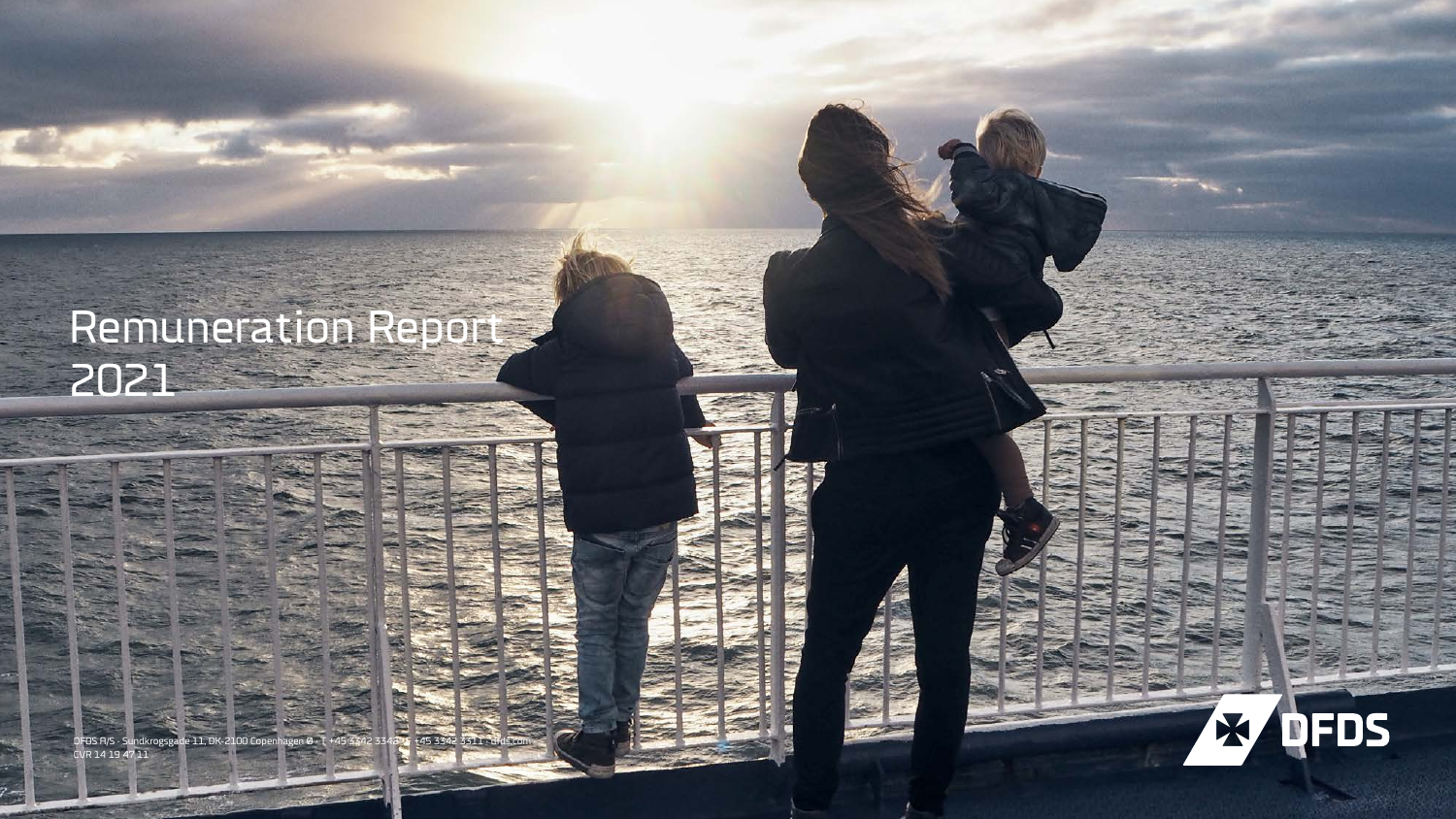## **[Chair's statement](#page-2-0)** 3

## **[Introduction](#page-3-0)** 4

The business context for DFDS in 2021 Revised remuneration policy for 2021-2024 Box 1: Objectives of the Remuneration Policy

## **[Remuneration of the Board of Directors](#page-4-0)** 5

Table 1: Fixed fees, Board of Directors – 2020-21 (audited)

## **[Remuneration of the Executive Board](#page-5-0)**

Figure 1: Actual pay-mix, Executive Board – 2021 6 Table 2: Total remuneration, Executive Board – 2020-21 Figure 2: Targets/STI components CEO/CFO – 2021 Table 3: Share Options & Restricted Share Units (RSUs), Executive Board

- **[Remuneration key figures](#page-7-0)** 8 Table 4: Board of Directors and Executive Board remuneration key figures – 2017-21
- **[Deviation from the Policy](#page-7-0)**  8
- **[Board of Directors' statement](#page-8-0)**  9
- **[Independent Auditors' Report](#page-9-0)** 10
- **[Appendix: Remuneration Policy 2021 summary](#page-10-0)** 11 Table 5: Remuneration Policy elements, Board of Directors – 2021 Table 6: Remuneration Policy elements, Executive Board – 2021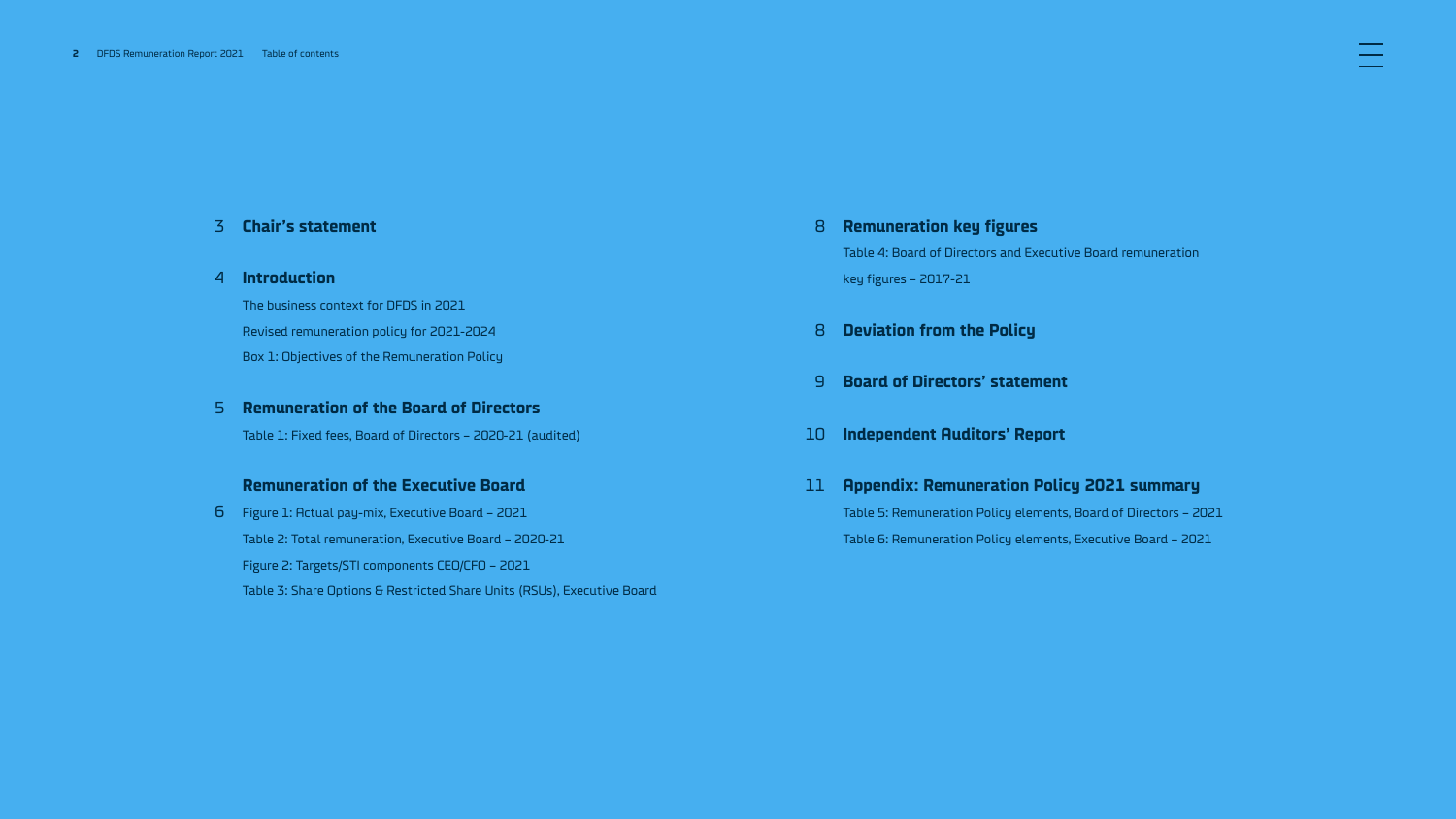# <span id="page-2-0"></span>**Chair's statement**

#### Dear shareholder

Our objective with this report is to give an overview of the remuneration of DFDS' Executive Board and Board of Directors. The remuneration is consistent with the framework provided by the Remuneration Committee and the Board of Directors as well as the revised remuneration policy which was presented to and approved by the AGM in March 2021.

2021 was an exciting and challenging year for DFDS, and a year where transformational decisions and actions were taken to support DFDS' journey to become both a more profitable and sustainable company. This report seeks to describe how the remuneration of the Executive Board in 2021 reflects the progress made, in full alignment with the revised remuneration policy.

The purpose of revising the remuneration policy was twofold, making remuneration principles more transparent and ensuring remuneration principles which are consistent with current trends including DFDS' increasing focus on ESG (Environment, Social, Governance).

During the year, DFDS' financial performance continued to be impacted by the pandemic and travel restrictions which led to a low number of passengers. However, this was more than offset by an increase in freight earnings. In addition, our cold chain logistics offering to customers was boosted by the acquisition of HSF Logistics Group. DFDS thus raised EBITDA before special items to DKK 3.4 bn, equivalent to an increase of 25% compared to 2020.

In respect of sustainability, we made progress on our Climate Action Plan, reducing emissions from the existing fleet while planning for long-term decarbonisation. In addition, the focus on Diversity & Inclusion gained momentum with efforts paying off on the gender balance. **Claus V. Hemmingsen** Chair of the Board

Chair of the Remuneration and the Nomination Committee

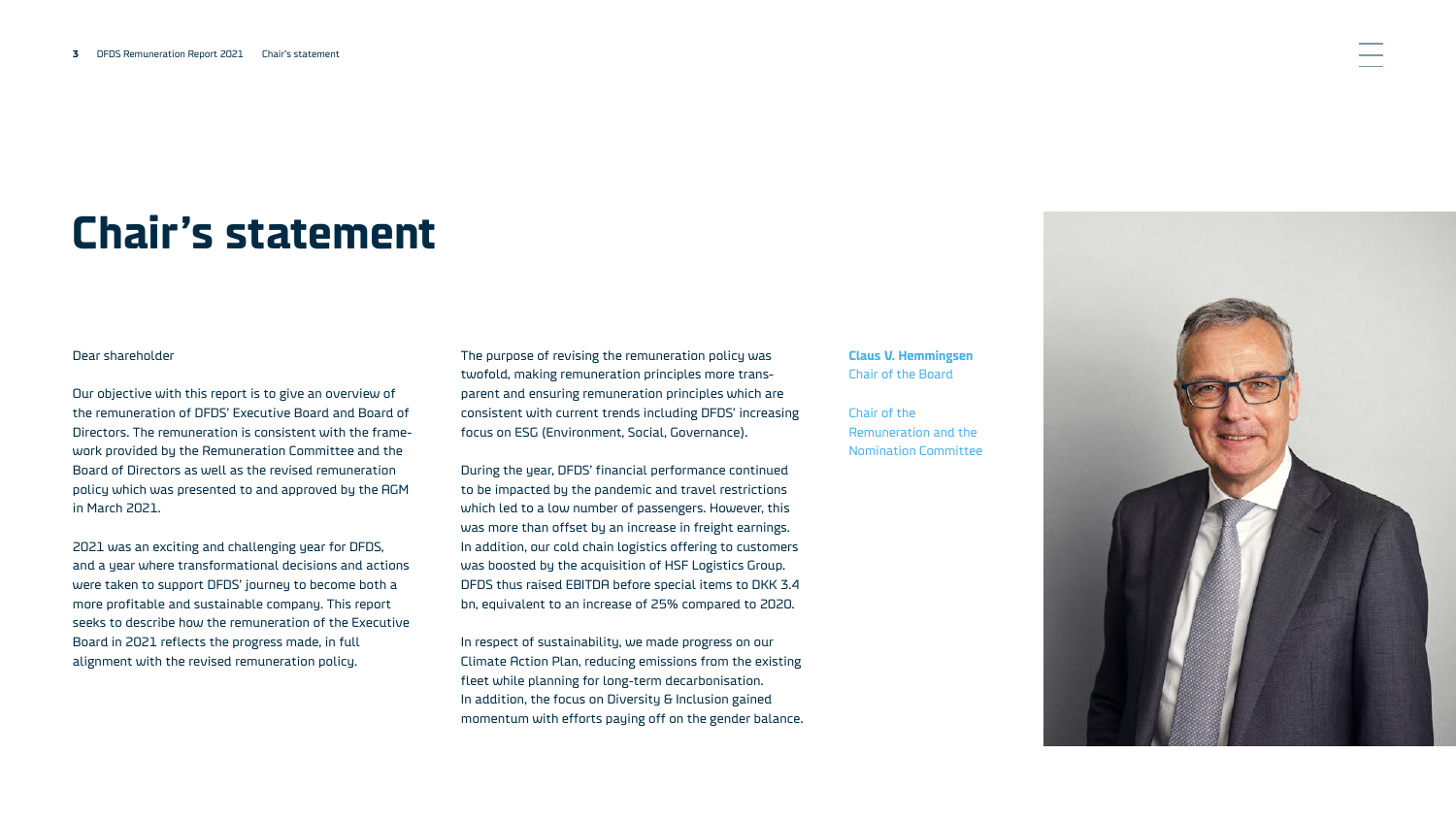## <span id="page-3-0"></span>**Introduction**

The purpose of this report is to give a transparent and comprehensive overview of the remuneration of DFDS' Executive Board and Board of Directors ('Board') in 2021. The report is in alignement with the approved remuneration policy for 2021 (summarized and described in Box 1 and in Appendix) and the requirements of section 139b of the Danish Companies Act. Furthermore, the paid out remuneration is aligned with the Recommendations on Corporate Governance issued by the Danish Committee on Corporate Governance.

#### **The business context for DFDS in 2021**

During 2021, transformational decisions and actions have been taken to develop DFDS into a more profitable and more sustainable company. The financial performance continued to be impacted by the pandemic with continued travel restrictions keeping passenger activities significantly lower than before the pandemic. Brexit also had a negative impact on the financial performance during 1st quarter. However, with the acquisition of HSF and the focused efforts by the organization on growing freight volumes, DFDS ended the year with EBITDA before special items of DKK 3.4 bn.

As for the sustainability performance, DFDS made important strides forward in several areas. To mention a few, DFDS announced the intention of launching a CO<sub>2</sub> neutral vessel in 2025 which also involved establishing an internal task-force team. Further, DFDS and Volvo signed a contract for delivery of 125 Volvo eTrucks to DFDS's fleet.

In addition, DFDS continued to reduce emissions from the existing fleet aiming to reach the target of 45% reduction of CO<sub>2</sub> emissions by 2030.

Our sustainability focus includes DFDS' role as a caring and responsible employer. During 2021 DFDS expanded the current Health & Safety set-up with a dedicated organisation for land-based safety matters. Further, we continued our development towards becoming a truly diverse and inclusive company. The share of females increased to 29% (employees) and 14% (leaders) compared to 27% and 13%, respectively in 2020 (excl. HSF Logistics Group). This brings DFDS closer to the 2023 target of 30% females in DFDS. Our focus on inclusion intensified during 2021 and a new engagement survey tool was launched to generate more insights to help improving engagement, performance, well-being and safety overall.

### **Revised remuneration policy for 2021-24**

In March 2021, a revised remuneration policy was approved by the AGM, cf. Box 1 and Appendix for details. At the same time, a remuneration report for 2020 was presented and the advisory vote did not result in any changes.

The revised policy seeks to enable the Board to remunerate executives according to both financial targets and non-financial targets. With regards to non-financial targets, the policy enables the Board to incentivise executives to react swiftly

## **Box 1: Objectives of the Remuneration Policy**

#### **Ensure appropriate total remuneration:**

The remuneration policy and decisions are guided by market practice to ensure the remuneration is enabling attraction, engagement and retention of executive leaders.

#### **Align with shareholder interest:**

A sizeable part of the remuneration of the Executive Board is delivered in the form of share-based components to align the interests of executive leaders directly with those of shareholders.

#### **Drive sustainability:**

The remuneration policy enables incentivising executive leaders to focus on delivering goals supporting the sustainability of DFDS and the wider society. The goals are reflected in the short-term remuneration components.

#### **Link to industry dynamics:**

The Remuneration policy considers the cyclical nature of the Transportation and Logistics industry, seeking to balance explicit links between short-term incentives, priorities and performance with flexibility for the Board to adjust priorities under extraordinary circumstances.

#### **Link to business strategy:**

The remuneration policy aims at incentivising executive leaders to focus on delivering DFDS' operational and strategic goals, reflected in a combination of short and long-term remuneration components.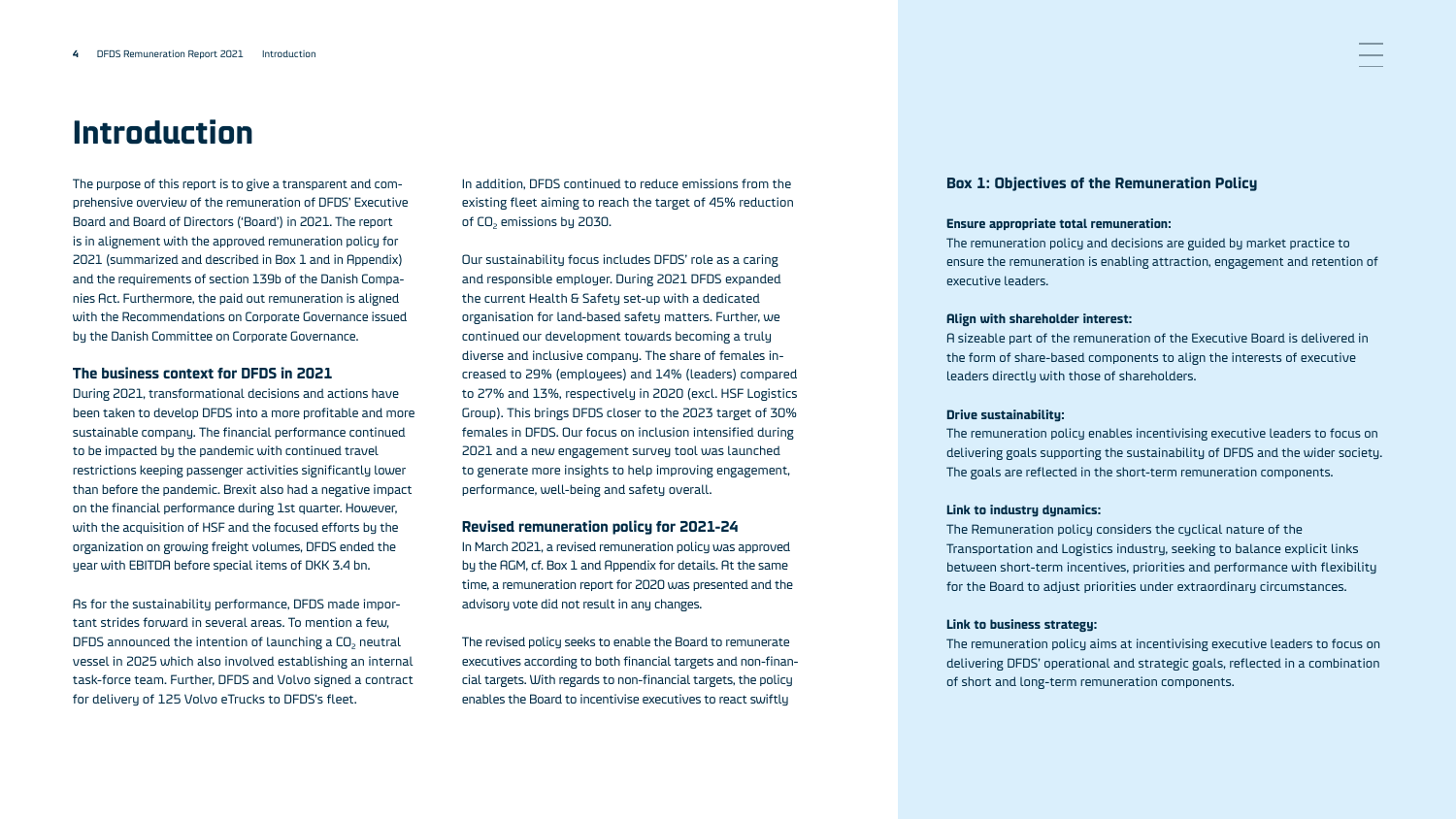<span id="page-4-0"></span>to profound and unforsean market changes, and to define and make critical long-term investments even in financially challenging times.

By incorporating these principles into the policy for 2021, the policy contains a dedicated share of short-term incentives to be allocated to personal targets, including e.g. strategy and sustainability progress. The policy also contains a counter cyclical mechanism within the LTIs through a split between Restricted Share Units (RSUs) and Share Options.

### **The work of the Remuneration Committee**

In accordance with the annual cycle of activities the Remuneration Committee ('Committee') had three ordinary meetings during 2021. In addition to revising the remuneration policy and creating the remuneration report for 2020, the Committee updated the Executive Board benchmark analysis as additional input to determine the level of executive pay.

Further, the Committee conducted a gender pay gap analysis for the Headquarter of DFDS in order to identify potential structural gaps in salaries at comparable levels between gender. The analysis serves as a pilot for the rest of the organization to be incorporated in the annual salary review process with the purpose of ensuring that any unexplainable variances are corrected.

## **Remuneration of the Board of Directors**

In accordance with the remuneration policy, the Board of Directors was remunerated with fixed fees varying in relation to scope and complexity of the individual member's work.

Each Board member received a fixed fee and the members of the committees also received a multiple of the fixed fee for the extra work associated with their roles. The fees are summarized in Table 1.

### **Table 1: Fixed fees, Board of Directors – 2020-21 (audited)**

| <b>DKK '000</b>                     |                                                              | Board Fee |       |       | Committee fees           |       | <b>Total Remuneration</b> |        | Number of shares |  |
|-------------------------------------|--------------------------------------------------------------|-----------|-------|-------|--------------------------|-------|---------------------------|--------|------------------|--|
| Name                                | <b>Commitees</b>                                             | 2021      | 2020  | 2021  | 2020                     | 2021  | 2020                      | 2021   | 2020             |  |
| Claus V. Hemmingsen<br>(Chair)      | Chair of the Nomination &<br><b>Remuneration Committees</b>  | 1,125     | 1,125 | 100   | 100                      | 1,225 | 1,225                     | 3,336  | 3,336            |  |
| <b>Klaus Nyborg</b><br>(Vice Chair) | Member of the Nomination &<br><b>Remuneration Committees</b> | 750       | 750   | 100   | 100                      | 850   | 850                       | ٠      |                  |  |
| <b>Anders Götzsche</b>              | <b>Chair of the Audit Committee</b>                          | 375       | 375   | 250   | 250                      | 625   | 625                       | 3,500  | 3,500            |  |
| Marianne Dahl                       | Member of the Nomination &<br><b>Remuneration Committees</b> | 375       | 375   | 100   | 100                      | 475   | 475                       | 1,817  | 1,817            |  |
| Jill Lauritzen Melby                | Member of the Audit Committee                                | 375       | 375   | 125   | 125                      | 500   | 500                       | 4,735  | 4,735            |  |
| Dirk Reich <sup>1</sup>             | Member of the Audit Committee                                | 375       | 375   | 500   | 125                      | 875   | 500                       | ٠      |                  |  |
| Jesper Hartvig Nielsen              |                                                              | 375       | 375   | ٠     | $\overline{\phantom{a}}$ | 375   | 375                       | 230    | 230              |  |
| Lars Skjold-Hansen                  |                                                              | 375       | 375   | ٠     | ۰                        | 375   | 375                       | 530    | 530              |  |
| Jens Otto Knudsen                   |                                                              | 375       | 375   | ٠     | ٠                        | 375   | 375                       | ٠      | 130              |  |
| <b>Total</b>                        |                                                              | 4,500     | 4,500 | 1,175 | 800                      | 5,675 | 5,300                     | 14,148 | 14,278           |  |

**<sup>1</sup>**Dirck Reich received an ad-hoc fee of DKK 375,000 in 2021 due to considerable advisory work related to business development, acquisitions and organisational design. The ad-hoc fee is extraordinary included as part of Committee fees above.

The ordinary total remuneration of the Board of Directors for 2021 was DKK 5.3 m (unchanged compared to 2020).

In addition Dirk Reich received an ad-hoc fee of DKK 375,000 in 2021 due to considerable advisory work related to business development, acquisitions and organisational design.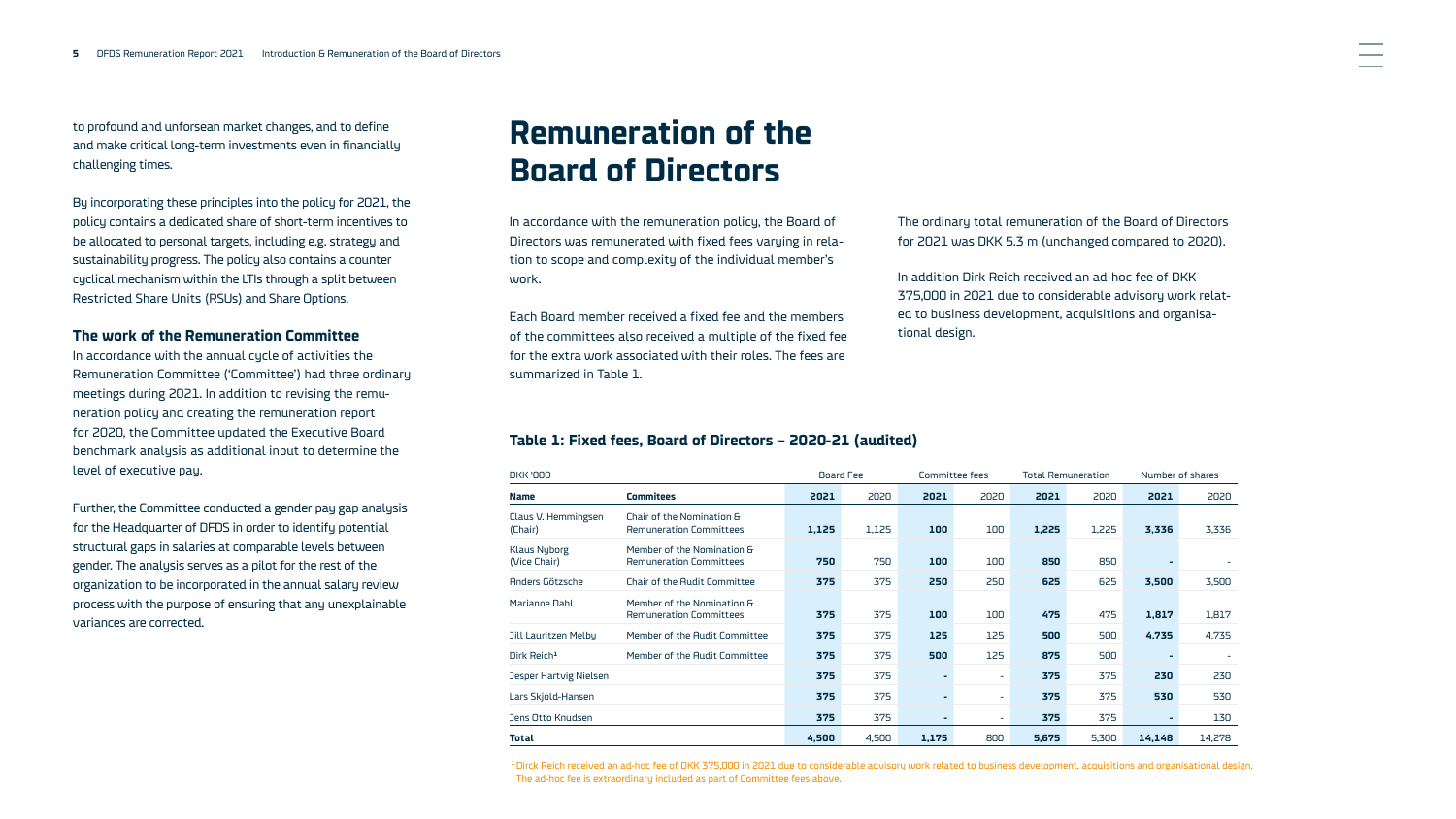## <span id="page-5-0"></span>**Remuneration of the Executive Board**

The total remuneration of the Executive Board increased by 33% from 2020 to 2021 from a total of DKK 19.6 m (2020) to a total of DKK 26.1 m (2021), cf. Table 2. The main reason for the increase was a higher STI pay out due to mainly financial targets being above the threshold.

The composition of the Executive Board was unchanged from 2020 to 2021.

**Figure 1: Actual pay-mix Executive Board – 2021** (%)







| <b>Karina Deacon</b> |
|----------------------|
| $\bullet$ 53% Fixed  |
| <b>28% STI</b>       |
| $\bigcirc$ 19% ITI   |

#### **CEO**

The remuneration of the CEO totalled DKK 17.1 m in 2021 representing an increase of 41% compared to 2020.

The fixed pay amounted to DKK 8.9 m (52% of total pay), composed of base salary (DKK 7.9 m), pension (DKK 0.8 m) and benefits (DKK 0.2 m).

The STI was DKK 5.0 m, corresponding to 63% of base salary (DKK 2.2 m and 32% in 2020) The pay-out was determined by performance against the specified targets, cf. Figure 2. The realisation of the financial targets was determined fully by the financial results, whereas the strategic and personal targets were assessed by the Board.

The LTI was DKK 3.2 m (DKK 2.0 m in 2020), corresponding to 40% of base salary. The 40% was awarded on a discretionary basis and split 50/50 in value with 5,774 RSU's and 37,037 share options cf. Table 3.

### **CFO**

The remuneration of the CFO totalled DKK 9.0 m in 2021, representing an increase of 21% compared to 2020.

The fixed pay amounted to DKK 4.8 m (53% of total pay), composed of base salary (DKK 4.2 m), pension (DKK 0.4 m) and benefits (DKK 0.2 m).

The STI was DKK 2.5 m, corresponding to 60% of base salary (DKK 1.3 m and 33% in 2020). The pay-out was determined by performance against the specified targets, cf. Figure 2. The realisation of the financial targets was determined fully by the financial results, whereas the strategic and personal targets were assessed by the Board.

The LTI was DKK 1.7 m (DKK 1.5 m in 2020), corresponding to 40% of base salary. The 40% was awarded on a discretionary basis and split 50/50 in value with 3,070 RSU's and 19,691 share options cf. Table 3.

## **Table 2: Total remuneration, Executive Board – 2020-21 (audited)**

| DKK '000            | Base salary |        | Pension |       |      | <b>Benefits</b> | STI   |       | LTI (Grant) $1$ |       | Total  |        | Number of shares |         |
|---------------------|-------------|--------|---------|-------|------|-----------------|-------|-------|-----------------|-------|--------|--------|------------------|---------|
|                     | 2021        | 2020   | 2021    | 2020  | 2021 | 2020            | 2021  | 2020  | 2021            | 2020  | 2021   | 2020   | 2021             | 2020    |
| Torben Carlsen, CEO | 7.900       | 6,900  | 790     | 690   | 250  | 333             | 5,000 | 2,208 | 3,160           | 2,000 | 17.100 | 12,131 | 133,902          | 123,850 |
|                     |             |        |         |       |      |                 |       |       |                 |       |        |        |                  |         |
| Karina Deacon, CFO  | 4.200       | 4.000  | 420     | 400   | 175  | 192             | 2.500 | 1,335 | 1,680           | 1,500 | 8,975  | 7.427  | 1,456            | 1,456   |
|                     |             |        |         |       |      |                 |       |       |                 |       |        |        |                  |         |
| Total               | 12,100      | 10,900 | 1,210   | 1,090 | 425  | 525             | 7.500 | 3,543 | 4,840           | 3,500 | 26,075 | 19,558 | 135,358          | 125,306 |

**<sup>1</sup>**The granted value of LTI is the full award which covers a three year vesting period. This creates a difference to the expensed value of LTI in the financial statements.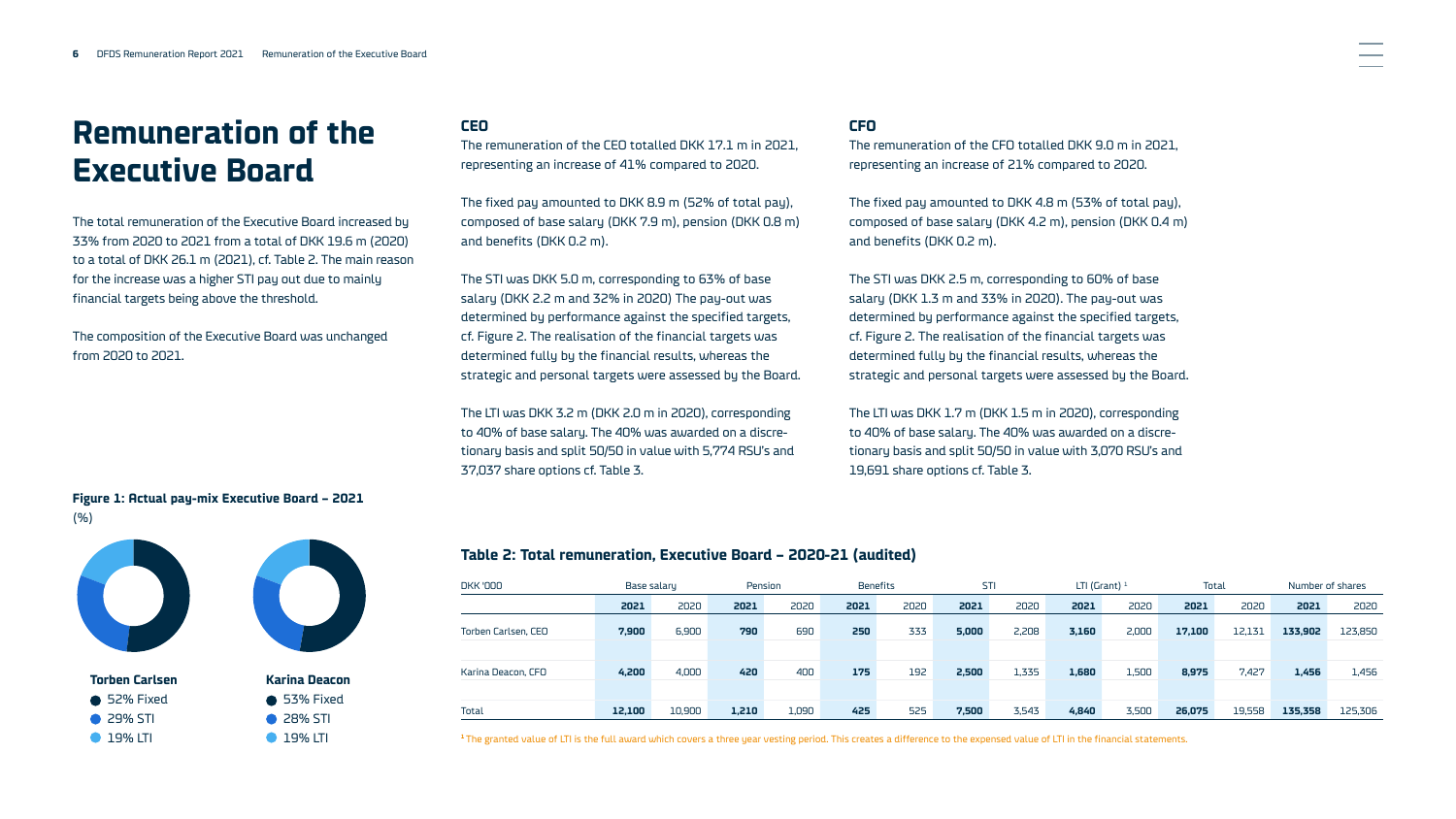## **Table 3: Share Options and Restricted Share Units (RSUs), Executive Board**

#### **Share Options** 1 Jan. 2021 No. Granted No. Cancelled No. Exercised 31 Dec 2021 No. No. Value at grant date DKK'000 Exercise price Market value outstanding 31 Dec. 2021 Vesting Value of exercised DKK' 000 **Torben Carlsen, CEO1** Allocation in 2021 - 37,037 - - 37,037 1,580 301 2,854 Feb 2024 - Allocation in 2020 101,678 - - - - 101,678 2,000 314 6,252 Feb 2023 -Allocation in 2019 II 19,778 - - - 19,778 500 291 1,185 Feb 2022 - Allocation in 2019 I 43,872 - - - 43,872 1,500 335 1,177 Feb 2022 - Allocation in 2018 49,213 - - - 49,213 1,500 383 382 Feb 2021 - Allocation in 2017 27,778 - - - 27,778 1,500 390 174 Feb 2020 - Allocation in 2016 42,052 - - 42,052 - 1,500 262 - Feb 2019 1,035 **Total 284,371 37,037 - 42,052 279,356 10,080 12,024 1,035 Karina Deacon, CFO2** Allocation in 2021 - 19,691 - 19,691 - 19,691 840 301 1,517 Feb 2024 -Allocation in 2020 76,258 - - - 76,258 1,500 314 4,689 Feb 2023 - **Total 76,258 19,691 - - 95,949 2,340 - 6,206 -** - **Niels Smedegaard, former CEO3** Allocation in 2019 I 12,999 The Superintence of the Lagger Catalogue and the Superintence of the Superintence o Allocation in 2018 36,454 - - - 36,454 1,111 383 283 Feb 2021 - Allocation in 2017 32,922 - - - 32,922 1,778 390 207 Feb 2020 - Allocation in 2016 56,070 - - 56,070 - 1,999 262 - Feb 2019 1,380 **Total 138,445 - - 56,070 82,375 5,332 - 839 - 1,380 RSUs** (first allocation in 2021) **Torben Carlsen, CEO** Allocation in 2021 - 1992 - 1993 - 1993 - 1994 - 1,580 - 2,015 Feb 2024 - 1,580 - 2,015 Feb 2024 **Karina Deacon, CFO** Allocation in 2021 - 3,070 - - 3,070 840 - 1,071 Feb 2024 -

**<sup>1</sup>** Torben Carlsen was appointed CEO 1 May 2019. Prior to being appointed CEO, he was CFO.

**<sup>2</sup>** Karina Deacon was appointed CFO 1 January 2020.

**<sup>3</sup>** Niels Smedegaard resigned as CEO 30 April 2019.

### **Figure 2: Targets/STI components CEO/CFO - 2021**

### **Financial targets (60%) equally divided between:**

- ROIC (Return on Invested Capital) and
- PTP (Pre-Tax-Profit)

### **Strategic and personal targets (40%) equally divided between:**

- ESG (CEO)
- ERP D365 Implementation (CFO)
- Strategy progress (Win23)
- HSF Integration
- Discretionary part

#### **Assessment**

The overall assessment was that in yet another challenging year, DFDS has continued a high level of performance whilst at the same time acquiring HSF, developing new business and services as planned in Win23, making important progress and investments in the areas of ESG - especially climate (CEO) and making significant progress in the implementation of a new ERP system (CFO).

The Board of Directors has assessed the results of each STI component to be above target with the exception of "Strategy progress (Win23)" where progress primarily due to the continuous impact of covid on the passenger business was behind target.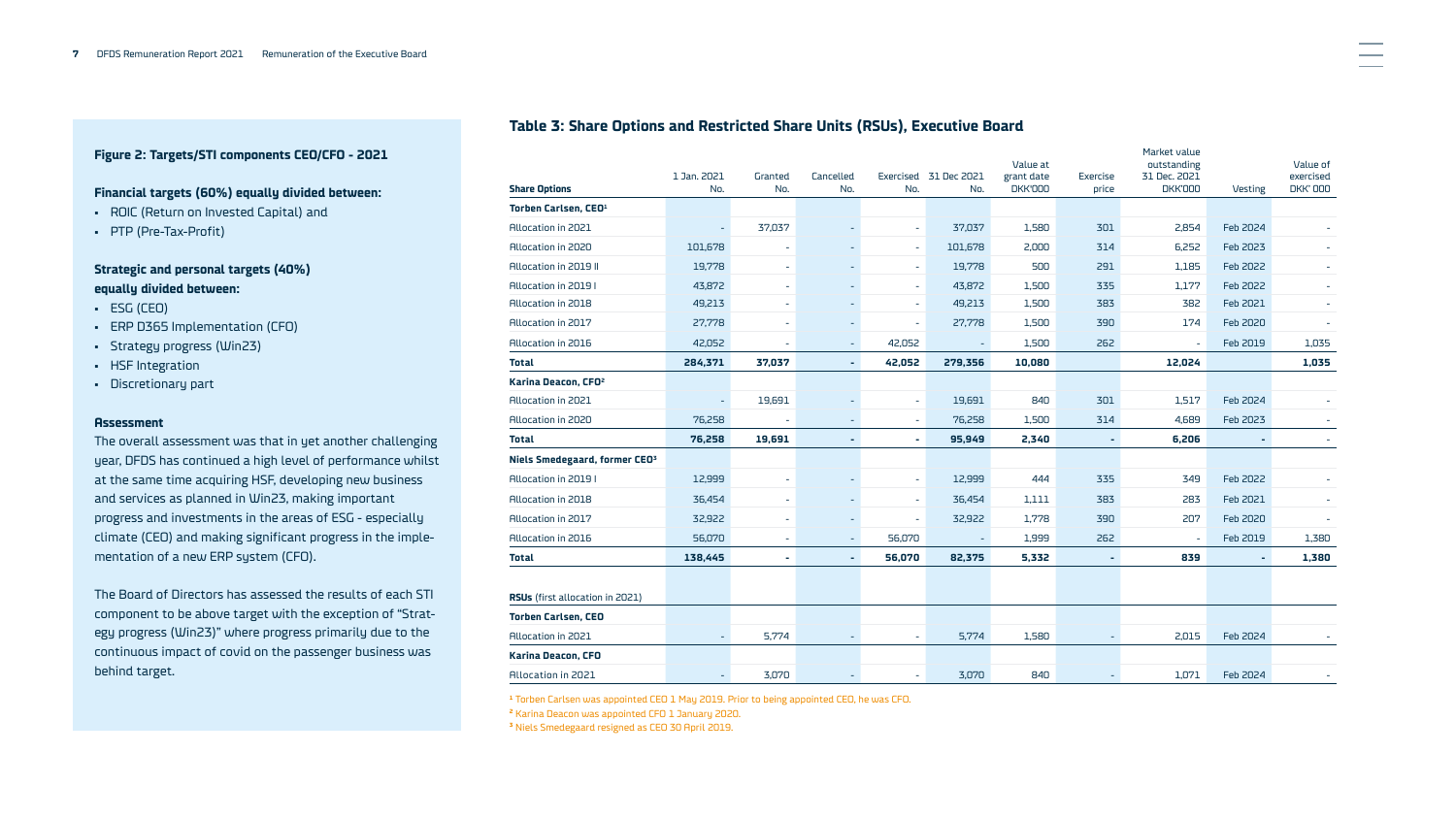## <span id="page-7-0"></span>**Remuneration key figures**

## **Table 4: Board and Executive remuneration key figures – 2017-21**

| <b>DKK'000</b>                                                       | 2021   | %-change                 | 2020                     | %-change <sup>7</sup> | 2019                     | %-change <sup>7</sup> | 2018   | %-change <sup>7</sup> | 2017                     |
|----------------------------------------------------------------------|--------|--------------------------|--------------------------|-----------------------|--------------------------|-----------------------|--------|-----------------------|--------------------------|
| <b>Remuneration of Board of Directors</b>                            |        |                          |                          |                       |                          |                       |        |                       |                          |
| Claus V. Hemmingsen (Chair)                                          | 1,225  | 0%                       | 1,225                    | 9%                    | 1,119                    | 40%                   | 800    | 12%                   | 713                      |
| Klaus Nyborg (Vice Chair)                                            | 850    | 0%                       | 850                      | 11%                   | 763                      | 65%                   | 463    | 37%                   | 338                      |
| Anders Götzsche (joined in March 2018)                               | 625    | 0%                       | 625                      | 5%                    | 594                      | 11%                   | 375    |                       |                          |
| Marianne Dahl (joined in March 2017)                                 | 475    | 0%                       | 475                      | 0%                    | 475                      | 36%                   | 350    | 0%                    | 263                      |
| Jill Lauritzen Melby                                                 | 500    | 0%                       | 500                      | 5%                    | 475                      | 19%                   | 400    | 3%                    | 388                      |
| Dirk Reich (joined in July 2019) 1                                   | 875    | 75%                      | 500                      | 0%                    | 250                      |                       |        | ÷                     | $\overline{\phantom{a}}$ |
| Jesper Hartvig Nielsen (joined in March 2018)                        | 375    | 0%                       | 375                      | 5%                    | 356                      | 19%                   | 225    | $\blacksquare$        | $\overline{\phantom{a}}$ |
| Lars Skjold-Hansen                                                   | 375    | 0%                       | 375                      | 5%                    | 356                      | 19%                   | 300    | 0%                    | 300                      |
| Jens Otto Knudsen                                                    | 375    | 0%                       | 375                      | 5%                    | 356                      | 19%                   | 300    | 0%                    | 300                      |
| Jørgen Jensen (resigned in March 2019)                               |        | ٠                        |                          | ÷.                    | 100                      | 0%                    | 400    | 3%                    | 388                      |
| Pernille Erenbjerg (resigned in March 2018)                          | ٠      | $\overline{\phantom{a}}$ |                          | $\bar{a}$             | $\overline{\phantom{a}}$ | ÷,                    | 162    | 3%                    | 588                      |
| Kent Vildbæk (resigned in March 2018)                                | ٠      | $\overline{\phantom{a}}$ |                          | $\bar{a}$             | ÷                        | $\bar{a}$             | 75     | 0%                    | 300                      |
| Bent Østergaard (resigned in March 2017)                             | ٠      | $\overline{\phantom{a}}$ | $\overline{\phantom{a}}$ | $\bar{a}$             | ÷                        | ÷                     |        | $\bar{\phantom{a}}$   | 187                      |
| <b>Remuneration of Executive Board (audited)</b>                     |        |                          |                          |                       |                          |                       |        |                       |                          |
| Torben Carlsen (CEO) <sup>2</sup>                                    | 17,100 | 41%                      | 12,131                   | 4%                    | 9,748                    |                       |        |                       |                          |
| Torben Carlsen (CFO) <sup>2</sup>                                    |        | ÷,                       |                          | ÷.                    | 1,180                    | 10%                   | 9,564  | 10%                   | 8,663                    |
| Karina Deacon (CFO) <sup>3</sup>                                     | 8,975  | 21%                      | 7,427                    | ٠                     | $\overline{\phantom{a}}$ |                       |        | ÷.                    |                          |
| Niels Smedegaard (CEO) <sup>4</sup>                                  | ٠      |                          |                          | $\sim$                | 8,751                    | 11%                   | 15,502 | 11%                   | 13,987                   |
| <b>Financial Measures, DFDS A/S</b>                                  |        |                          |                          |                       |                          |                       |        |                       |                          |
| EBITDA before special items, Consolidated                            | 3,411  | 25%                      | 2,732                    | $-25%$                | 3,633                    | 21%                   | 2,998  | 11%                   | 2,702                    |
| Profit before tax, Consolidated                                      | 1,069  | 129%                     | 466                      | $-66%$                | 1,371                    | $-19%$                | 1,694  | 0%                    | 1,686                    |
| ROIC before special items, Consolidated                              | 5.2    | 48%                      | 3.5                      | $-57%$                | 8.1                      | $-40%$                | 13.5   | $-29%$                | 19.0                     |
| TSR - Total Shareholder Return                                       | 27%    | $-275%$                  | $-15%$                   | $-160%$               | 25%                      | $-230%$               | $-20%$ | $-439%$               | 6%                       |
| EBITDA before special items, Parent Company                          | 1,771  | 1%                       | 1,758                    | $-36%$                | 2,727                    | 63%                   | 1,670  | $-8%$                 | 1,817                    |
| Profit before tax, Parent Company                                    | 106    | $-21%$                   | 135                      | $-87%$                | 1,052                    | $-59%$                | 2,540  | 35%                   | 1,880                    |
| Remuneration other, DFDS A/S (land-based and sea-based) <sup>5</sup> |        |                          |                          |                       |                          |                       |        |                       |                          |
| Average FTEs, Parent Company (ex. Executive Board)                   | 2,377  | $-4%$                    | 2,474                    | $-7%$                 | 2,666                    | 5%                    | 2,539  | 5%                    | 2,423                    |
| Average pay, Parent Company (ex. Executive Board)                    | 485    | 8%                       | 448                      | 1%                    | 442                      | 4%                    | 425    | 1%                    | 420                      |
| CEO Pay-Ratio <sup>6</sup>                                           | 35     | 30%                      | 27                       | $-7%$                 | 29                       | $-21%$                | 36     | 9%                    | 33                       |

## **Deviation from the Policy**

The actual remuneration for the Board of Directors and the Executive Board is aligned with the remuneration policy and it is the view of the Committee and the Board that the policy has not been deviated from.

**<sup>1</sup>** Dirk Reich received an ad-hoc fee of DKK 375,000 in 2021, due to considerable advisory work related to business development, acquisitions and organisational design.

**<sup>2</sup>** Torben Carlsen was constitued CEO 1 March 2019 with adjusted base salary and appointed CEO 1 May 2019.

**<sup>3</sup>** Karina Deacon was appointed 1 January 2020.

**<sup>4</sup>** Niels Smedegaard resigned as CEO 30 April 2019.

- **<sup>5</sup>** The average pay across landbased (1/3 of the population) and sea-fearers (2/3 of the population) are partly misleading as the sea-farers are paid net salary according to DIS legislation.
- **<sup>6</sup>** For purpose of calculating the CEO Pay-Ratio, the total CEO pay for 2019 is calculated as 8 months pay for Torben Carlsen and 4 months pay for Niels Smedegaard.

**<sup>7</sup>**The %-change is based on annualised numbers where applicable.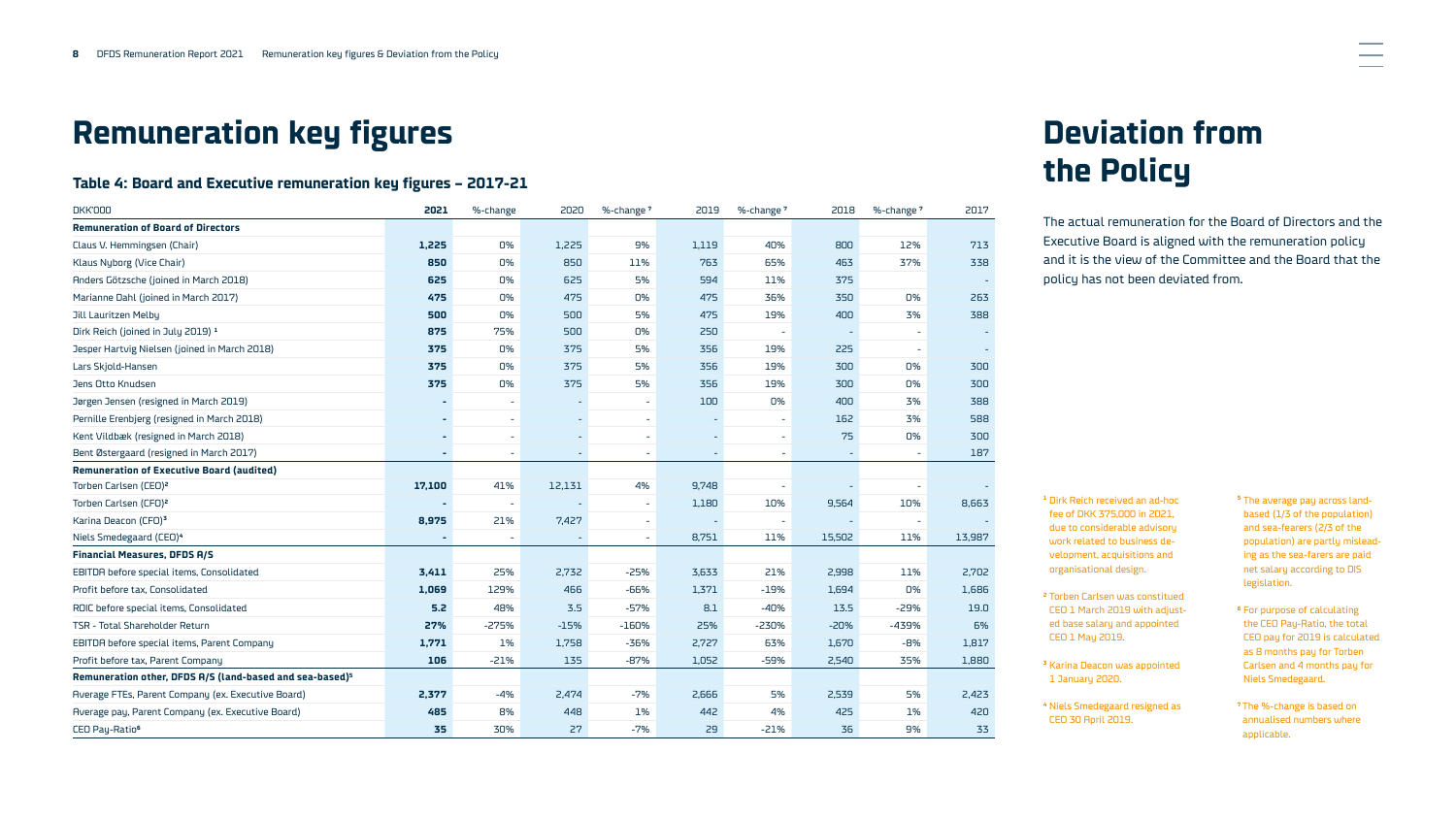## <span id="page-8-0"></span>**Board of Directors' statement on the remuneration report**

The Board of Directors has considered and adopted the remuneration report of DFDS A/S for the 2021 financial year.

The report has been prepared to meet the requirements of the section 139b of the Danish Companies Act and the Recommendations on Corporate Governance issued by the Danish Committee on Corporate Governance. The remuneration report describes the remuneration received by the Board of Directors and the Executive Board of DFDS A/S since 2017 as well as the relationship between the remuneration and DFDS' remuneration policy for 2021.

DFDS' remuneration policy entails the option to make use of a claw-back. This option has not been used.

It is the view of the Board of Directors that remuneration of the Board of Directors and of the Executive Board for the financial year 2021 has been conducted in alignment with DFDS' remuneration policy and according to the above stated requirements.

The report will be presented for an advisory vote at the Annual General Meeting planned for March 2022.

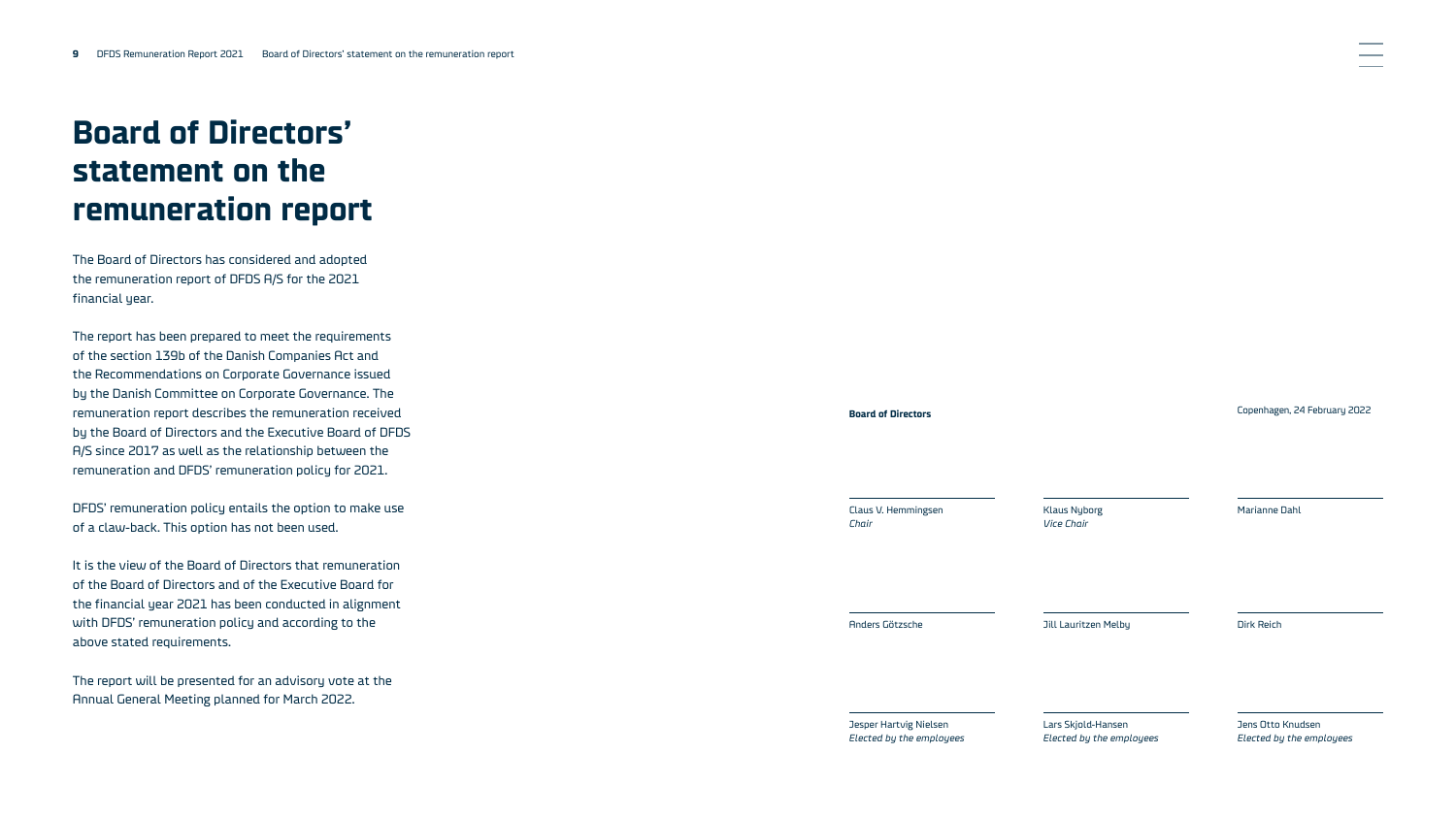## <span id="page-9-0"></span>**Independent Auditors' Report on remuneration report**

#### **To the shareholders of DFDS A/S**

We have examined whether the remuneration report for DFDS A/S for the financial year 1 January - 31 December 2021 contains the information required under section 139 b, subsection 3 of the Danish Companies Act.

We express reasonable assurance in our conclusion.

### **The Board of Directors' responsibilities for the remuneration report**

The Board of Directors is responsible for the preparation of the remuneration report in accordance with section 139 b, subsection 3 of the Danish Companies Act. The Board of Directors is also responsible for the internal control that the Board of Directors deems necessary to prepare the remuneration report without material misstatement, regardless of whether this is due to fraud or error.

#### **Auditor's independence and quality mangement**

We have complied with the independence requirements and other ethical requirements in the International Ethics Standards Board for Accountants' International Code of Ethics for Professional Accountants (IESBA Code), which is founded on fundamental principles of integrity, objectivity, professional competence and due care, confidentiality and professional behaviour and ethical requirements applicable in Denmark.

PricewaterhouseCoopers is subject to the International Standard on Quality Control, ISQC 1, and thus applies a comprehensive quality control system, including documented policies and procedures concerning compliance with ethical requirements, professional standards and current statutory requirements and other regulation.

#### **Auditor's responsibilities**

Our responsibility is to express a conclusion on the remuneration report based on our examinations. We conducted our examinations in accordance with ISAE 3000 (revised), Assurance Engagements Other than Audits or Reviews of Historical Financial Information and the additional requirements applicable in Denmark to obtain reasonable assurance in respect of our conclusion.

As part of our examination, we checked whether the remuneration report contains the information required under section 139 b, subsection 3 of the Companies Act, number 1 - 6, on the remuneration of each individual member of the Executive Board and the Board of Directors.

We believe that the procedures performed provide a sufficient basis for our conclusion. Our examinations have not included procedures to verify the accuracy and completeness of the information provided in the remuneration report, and therefore we do not express any conclusion in this regard.

#### **Conclusion**

In our opinion the remuneration report, in all material respects, contains the information required under the Companies Act, section 139 b, subsection 3.

Hellerup, 24 February 2022

#### **PricewaterhouseCoopers** Statsautoriseret Revisionspartnerselskab CVR No 33 77 12 31

Rasmus Friis Jørgensen State Authorised Public Accountant mne28705

Thomas Wraae Holm State Authorised Public Accountant mne30141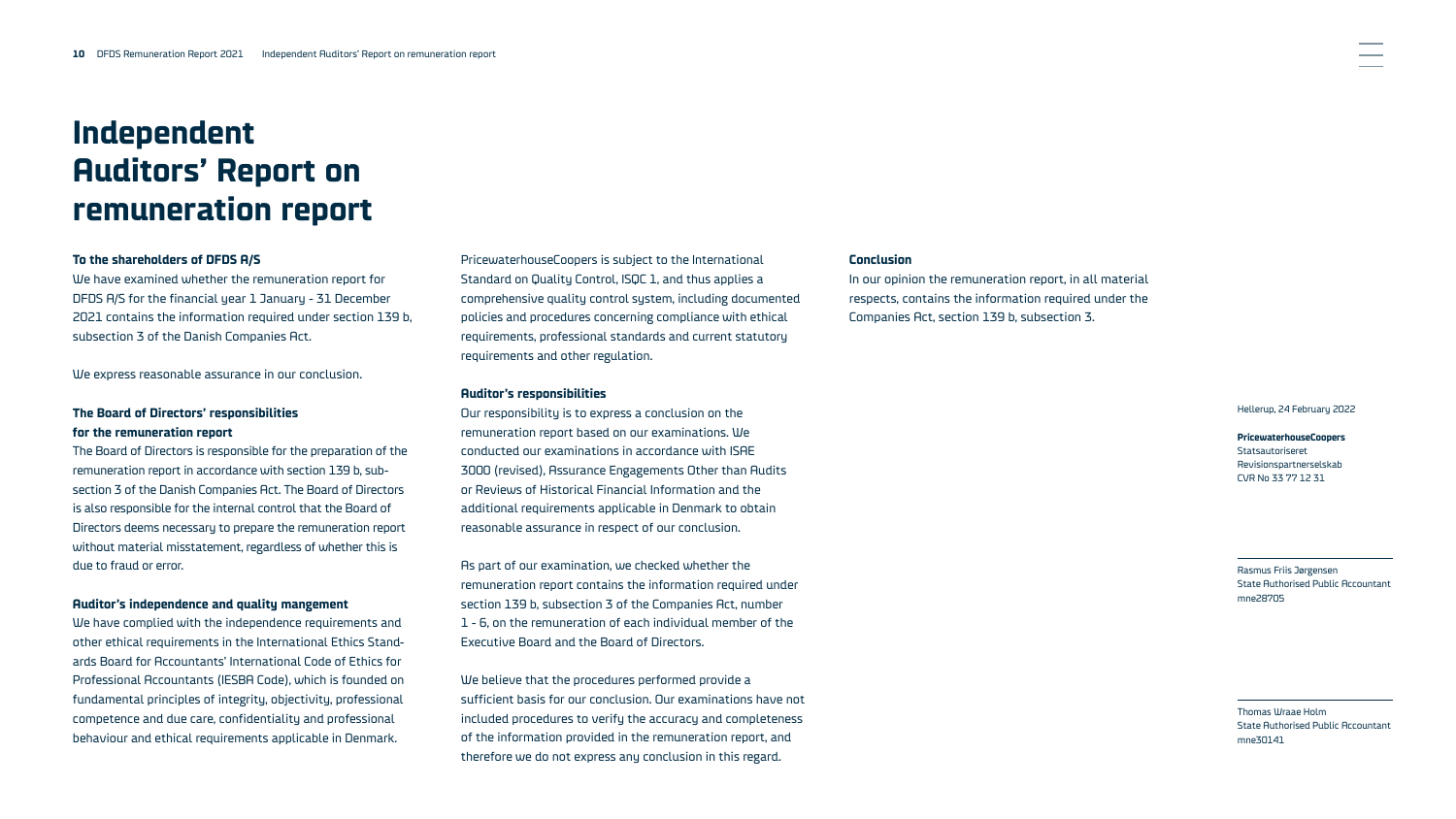## <span id="page-10-0"></span>**Appendix: Remuneration Policy 2021 summary, Board of Directors**

## **Table 5: Remuneration policy elements, Board of Directors – 2021**

| <b>What</b>                 | <b>Purpose</b>                                                                                                                                                                              | What and how much                                                                                                                                                                                                                                                                                                               |
|-----------------------------|---------------------------------------------------------------------------------------------------------------------------------------------------------------------------------------------|---------------------------------------------------------------------------------------------------------------------------------------------------------------------------------------------------------------------------------------------------------------------------------------------------------------------------------|
| Base Fee - Board            | To remunerate in relation to the scope and<br>complexity of work, similar to fees in comparable<br>listed companies.                                                                        | Board members: Base fee.<br>Chair: 3 times the Base Fee.<br>Vice Chair: 2 times the Base Fee.<br>Directors acceding or resigning during an election period will receive a pro rata share of<br>the annual fees.                                                                                                                 |
| <b>Base Fee - Committee</b> | Same as above.                                                                                                                                                                              | Chair of the Audit Committee: 2/3 of the Base Fee.<br>Other members of the Audit Committee: 1/3 of the Base Fee.<br>Chair of the Remuneration Committee: 2/15 of the Base Fee.<br>Chair of the Nomination Committee: 2/15 of the Base Fee.<br>Other members of the Remuneration and Nomination Committee: 2/15 of the Base Fee. |
| <b>Ad hoc Fee</b>           | To remunerate for additional ad-hoc task, if<br>agreed by the Board of Directors.                                                                                                           | Fixed fee as per agreement with the Board. To be presented in the notes to the annual<br>report and/or the remuneration report.                                                                                                                                                                                                 |
| Contributions and expenses  | To cover social security taxes imposed by foreign<br>authorities on such fees.<br>To reimburse expenses incurred by the Directors<br>in connection with board and/or committee<br>meetings. | Reasonable contributions and expenses, subject to approval from the Committee.                                                                                                                                                                                                                                                  |
| Insurance                   | To provide the Directors with insurance.                                                                                                                                                    | The Directors are covered by a customary D&O insurance policy with coverage deemed<br>sufficient by the Board of Directors in relation to the size and nature of the business<br>of DFDS.<br>To the extent that insurance coverage proves insufficient DFDS may in certain cases<br>cover additional claims.                    |
| Pension                     | None                                                                                                                                                                                        | None                                                                                                                                                                                                                                                                                                                            |
| Incentive plan              | None                                                                                                                                                                                        | Employee-elected members of the Board may receive incentive pay in their capacity as<br>employees of DFDS.                                                                                                                                                                                                                      |